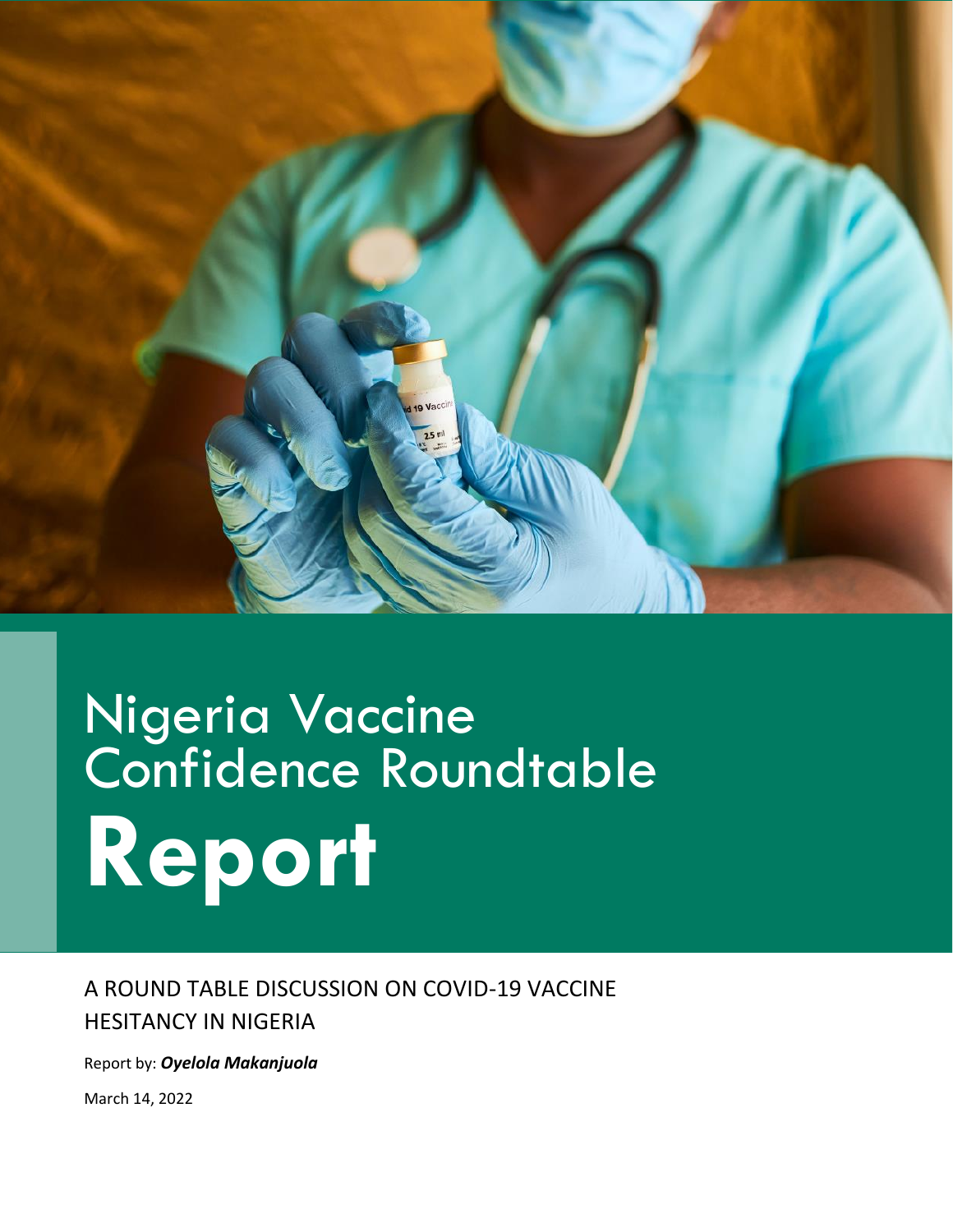# **Executive Summary**

The Nigeria Vaccine Confidence Round Table Discussion was held on the  $7<sup>th</sup>$  of March 2022.

This event was set up to review the available evidence and outline vaccine confidence priorities in Nigeria to improve vaccination advocacy campaigns and vaccination rates for each community and identity in Nigeria. It was a virtual conference held via Zoom convened by the Nigeria Solidarity Support Fund (NSSF) and the National Primary Health Care Development Agency (NPHCDA)

The speakers were:

- $\triangleright$  Heidi Larson COVID New Vaccine Information Communication and Engagement (CONVINCE)
- ➢ Michael Fornwall MERCK for Mothers
- ➢ Dr. Bassey Okposen- NPHCDA

The roundtable panel discussion included the speakers and representatives from UNICEF, Bill & Melinda Gates Foundation, FBOs, and CSOs. The event was aimed at professionals involved in COVID-19 vaccination programs worldwide. Those in attendance were healthcare workers, public health professionals, commissioners of health, NGOs, CSOs, donor agencies, implementing partners, etc. Key highlights from the speakers include:

- $\triangleright$  NPHCDA aims to have 50% of the population partially vaccinated by March 31st, 2022, and 70% by the end of the year
- $\triangleright$  By March 6<sup>th</sup>, 8.2% of the population were fully vaccinated, 16.0% partially vaccinated, and about 800,000 had received their booster dose
- $\triangleright$  A COVID-19 vaccine acceptance study done in Jan 2022 amongst unvaccinated Nigerians revealed 41% were willing to accept the vaccines and only 24% had a definite no.
- $\triangleright$  To meet our target, we need to utilize data, map the issues, and determine how it affects the people. We need to remember the dignity of people when it comes to the vaccine and people's willingness to have them

The panelists discussed challenges and solutions to the COVID-19 vaccine hesitancy in response to participants' questions. Their responses can be grouped as follows:

- ➢ **Distrust**: Trust between government and the citizen has been eroded over time which has been a major challenge for vaccine acceptance
- ➢ **Poor Manpower**: Pressure on the primary health care systems and workers. The vaccine is available but there is not enough manpower across the country to meet the demand.
- ➢ **Lack of Information Materials**: lack of information being shared with Nigeria on the vaccine has led to hesitancy. The panelists spoke about using the media to change the narrative on COVID-19 vaccinations as opposed to trying to debunk the rumors.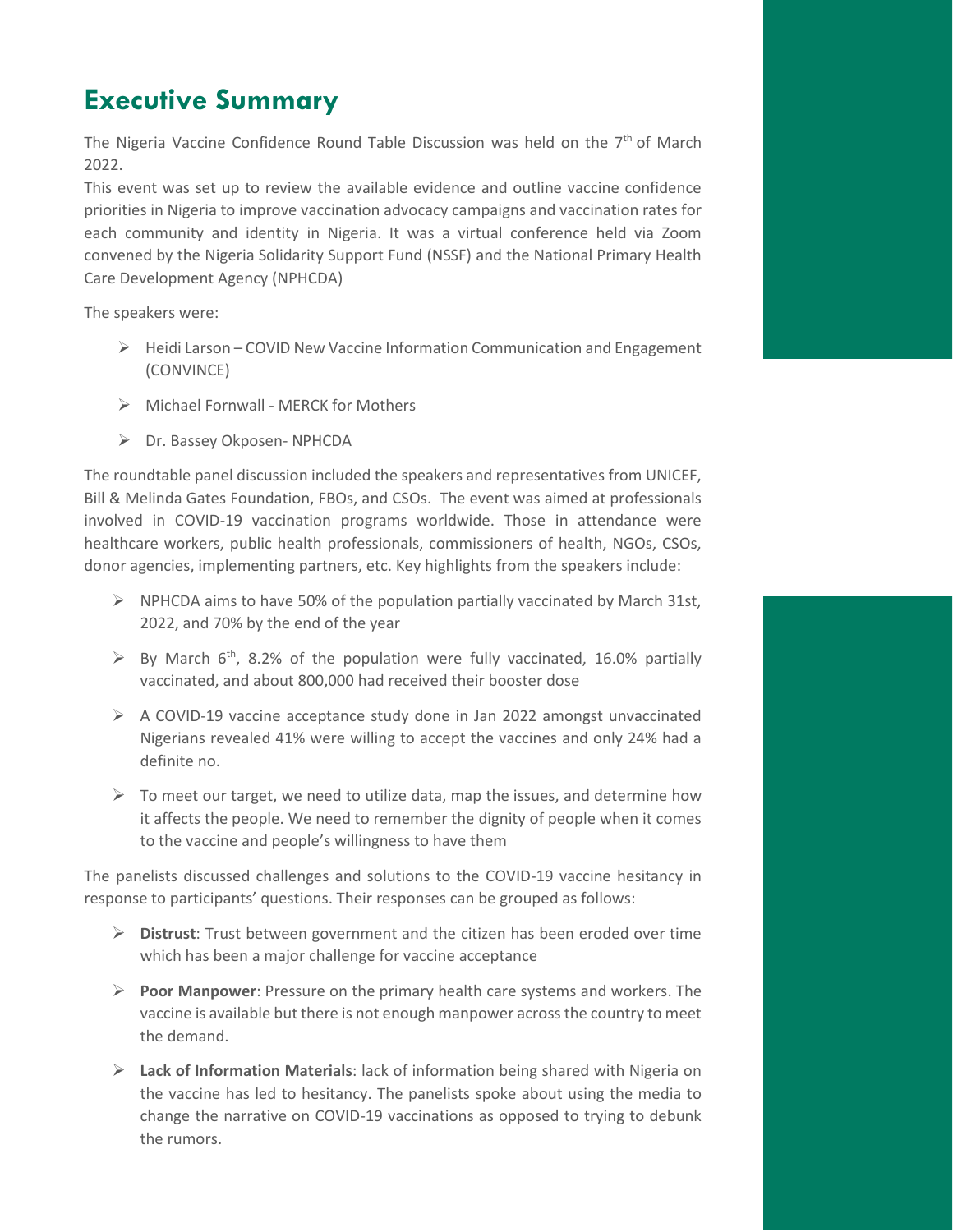➢ **Campaigns that don't involve religious/traditional rulers**: panelists raised that there had been a lack of engagement with traditional, cultural, and religious leaders. This had an impact on the acceptance of vaccines in communities. The NPHCDA committed to more community engagement with grassroots leaders, personalities, and influencers, strengthening and educating the health care workforce, partnering with private organizations and businesses to boost and improve the current COVID-19 vaccination program.

Lastly, the NPHCDA highlighted some next steps aimed at improving vaccine coverage utilizing the 48 million doses of the COVID-19 vaccines expected to be delivered by the middle of this year. The steps include integrating the COVID-19 vaccinations with routine immunizations and closer engagements with the states experiencing low uptake of the vaccine. This will help ensure that 50% of the population are vaccinated with the 1<sup>st</sup> dose by March 31<sup>st</sup>, 2022, and 70% by the end of the year.

The report below will go into depth on the discussions, findings, and solutions from the roundtable discussion.

### **Rational / justification for the meeting**

On March 11<sup>th,</sup> 2020, the World Health Organisation (WHO) declared COVID-19 as a pandemic. COVID-19 has had a significant impact on countries' health care systems, economies, education, and the general physical and mental wellbeing of the world population. The WHO reported that there have been 462, 758,117 confirmed cases and 6,056,725 deaths worldwide since January 2020. By December 2020 a vaccination for COVID-19 was created. People would require 2 doses of the vaccine which would not necessarily provide immunity from the disease but could help individuals and health care systems to manage/treat the disease better.

The first case of COVID-19 in Nigeria was detected on the 27<sup>th</sup> of February 2020.

On the 2<sup>nd</sup> March 2021, a year and a month later, 4 million doses of the COVID-19 vaccine were brought to Nigeria via COVAX.

UNICEF described the distribution of the vaccine to Nigeria as

*A "historic step towards the goal to ensure equitable distribution of COVID-19 vaccines globally, in what was the largest vaccine procurement and supply operation in history. The delivery was part of the first wave of arrivals in Nigeria that will continue in the coming days and weeks"*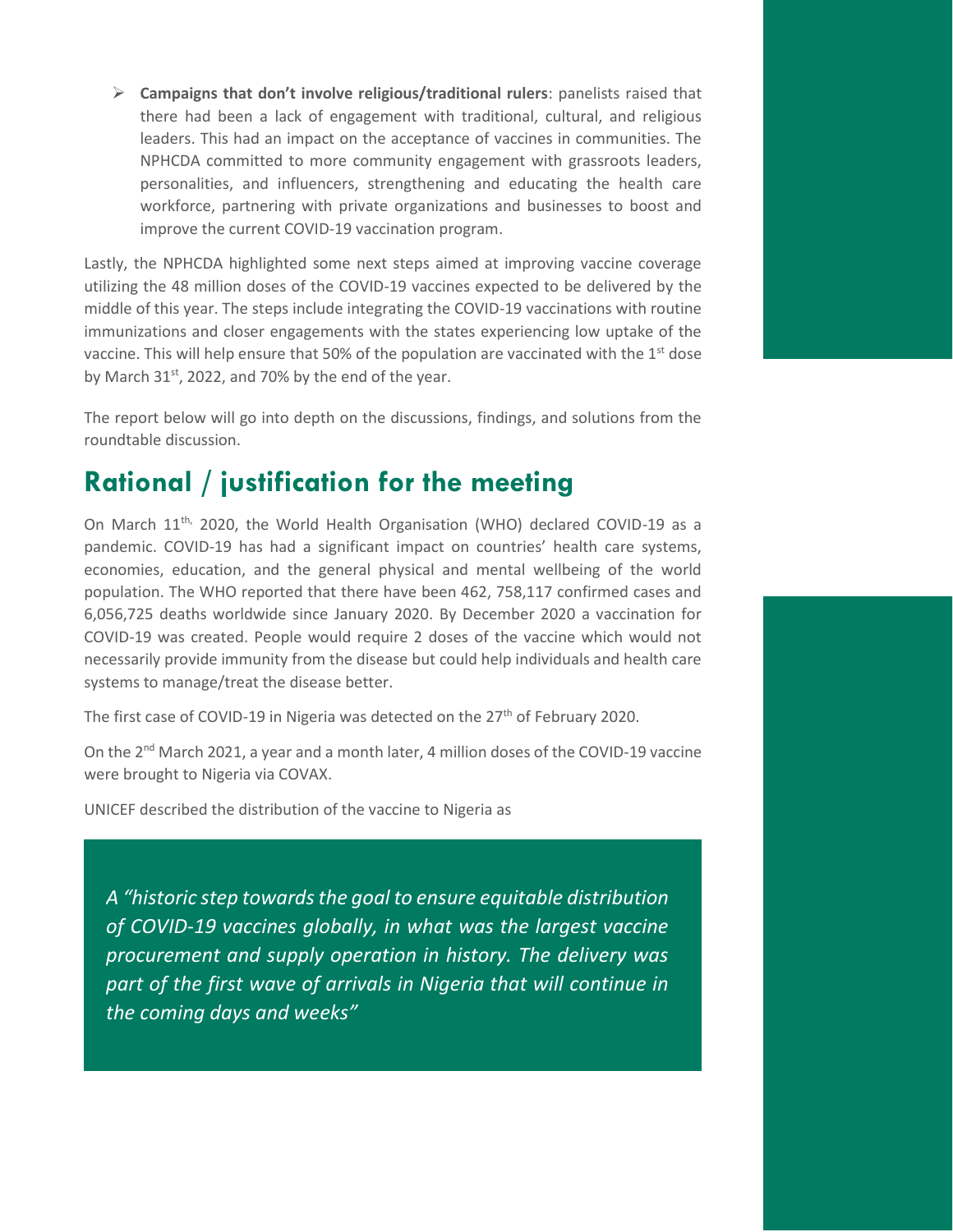Despite Nigeria continuing to receive vaccines under the COVAX facility program and the goal set by the Federal Government to have 60% of its population vaccinated by March 2022, Nigeria has seen an increase in vaccine hesitancy. As of March 2022, only 9.4% of the population has been vaccinated.

In September 202, NSSF partnered with the NPHCDA to support the rollout of COVDI-19 vaccinations for 1 million people across 6 states by January 2022. This included Adamawa, Edo, Imo, Katsina, Nasarawa, Ogun. As of December 2021, the campaign has resulted in the vaccination of 1,651,278 Nigerians, exceeding the goal by over 60 percent.

The objectives of the roundtable discussion were to review the available research and global best practices that are instrumental to building COVID-19 vaccine confidence, to review COVID-19 vaccine advocacy programs in Nigeria, and identify novel strategies for building COVID-19 vaccine confidence in Nigeria.

# **Preparatory Activities**

Development of terms of reference, stakeholders planning meeting, emails to participants, development of agenda, participants list, and confirmation of the date.

- **1. Number and cadre of participants**:
	- **a. Speakers and panelists:** Dr. Fejiro Chineye-Nwoko (NSSF), Eunice Damisa (NPHCDA), Dr. Faisal Shuaib (NPHCDA), Dr. Bassey Okposen (NPHCDA), Professor Heidi Larson (CONVINCE -coalition focused on COVID-19 vaccine hesitancy), Michael Fornwall (Merck for Mothers), Yusuf Yusufari (BMGF) (Advocacy and Communications- Nigeria), Alhaji Samaila Muhammad Mera (Emir of Argungu & Chairman, Northern Traditional Leaders Committee NTLC), Bishop Sunday Onuoha (Nigerian Interfaith Action Association NIFAA) and Peter Hawkins (UNICEF Country Representative).
	- **b. Participants present:**

| registered                                         |  | Number of participants who $\begin{array}{ c c c }\n\hline\n449\n\end{array}$ |  |  |
|----------------------------------------------------|--|-------------------------------------------------------------------------------|--|--|
| Total number of participants in  194<br>attendance |  |                                                                               |  |  |

#### **2. Outcome of the meeting**

The meeting started with opening remarks by the Director NPHCDA, Dr. Faisal, who spoke on the success of the partnership between NSSF and NPHCDA to roll out the vaccines across the 6 states (as mentioned above).



Dr. Faisal Shuaib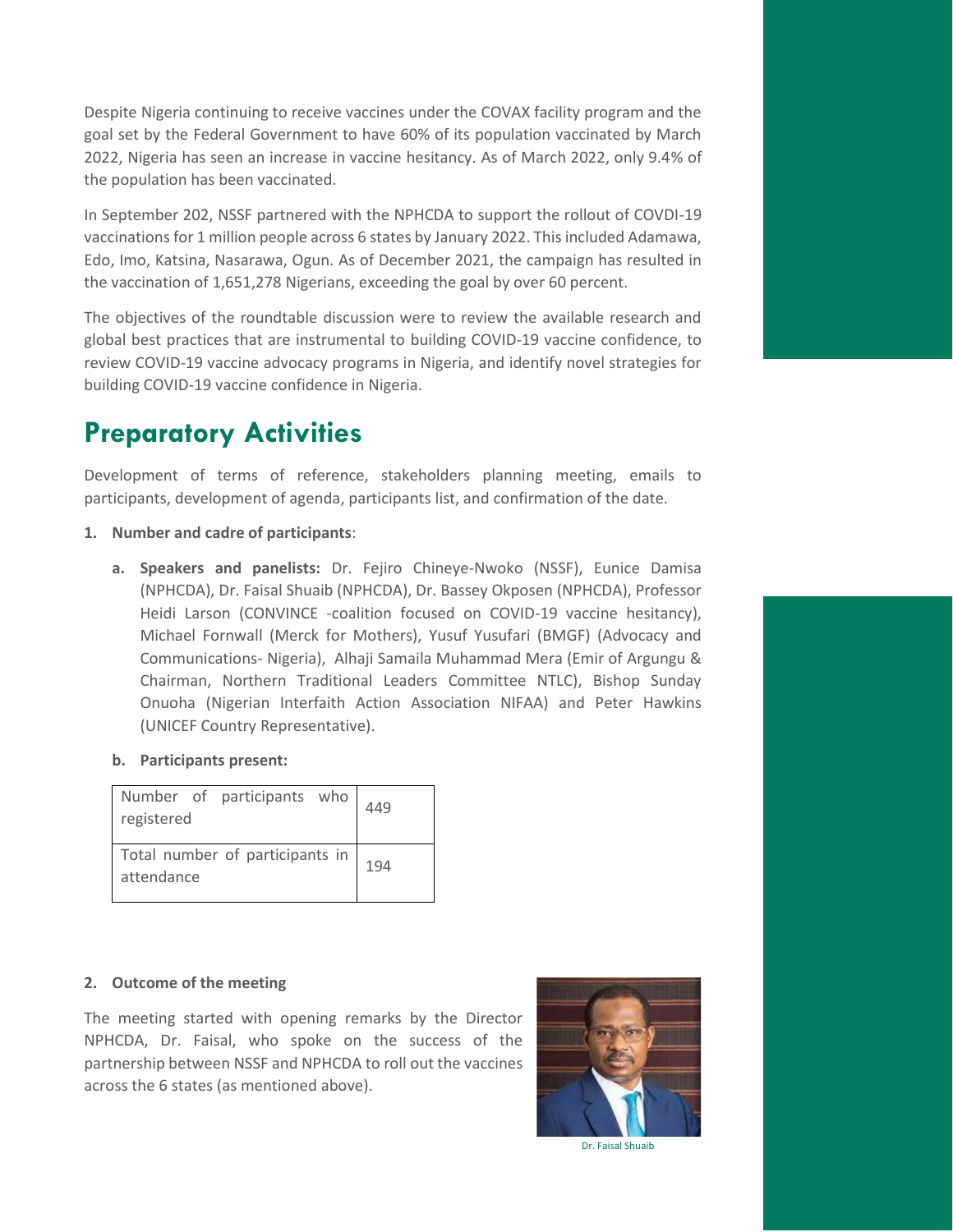Reflecting on past immunizations programs such as the Polio vaccine, Dr. Faisal explained that non-compliance/vaccine hesitancy in Nigeria led to the country being one of the last to eradicate this disease.

Dr. Faisal spoke on the importance of having this roundtable discussion because collaboration and partnership are very important to change. 'Being able to tap into global practices is critical to improving vaccine hesitancy. Dr. Faisal acknowledged that the NPHCDA needs to do a better job at building confidence and overcoming hesitancy. This is also important in achieving childhood immunization goals. The outcome of this meeting would be to establish strategies that can achieve this.

The following presentations were made at the meeting

#### **Dr. Bassey Okposen (NPHCDA): Overview of COVID-19 Vaccine Roll out in Nigeria**

#### **WHERE WE ARE**

- As of the  $7<sup>th</sup>$  March 2022, there were 254,657 confirmed COVID-19 cases and 3142 deaths in Nigeria.
- COVID-19 has affected Primary Health Care services. We've seen a decline in access, demand, and provision of RI and PHC services. States and Local governments have been provided with recourses to support PHC services.



Dr. Bassey Okposen

- Optimized Scales (SERVICE DELIVERY, COMMUNICATION, ACCOUNTABILITY, LOGISTICS, EMID, SUPERVISORY) strategy was launched Tuesday 22<sup>nd</sup> February. The aim is to ensure that 50% of the population are vaccinated ( $1<sup>st</sup>$  dose) by March  $31<sup>st</sup>$ , 2022, and 70% by the end of the year. This strategy was also created to integrate COVID-19 Vaccination with routine immunization. Sharing of the Johnson and Johnson vaccine across all states as well as the development of an app to help find vaccination sites in your area.
- Nigeria has received over 64 million doses of the COVID-19 vaccine. We expect a further 48 million doses to be delivered by the middle of this year. There are no issues with the availability of vaccines. The logistics team is monitoring the vaccines to ensure that none expire before usage.
- Service delivery: NPHCDA is including primary and secondary tertiary institutions, private health centers, large gatherings such as marketplaces, and displaced communities through community outreaches.
- 16.0% of the population are partially vaccinated and 8.2% have received their second dose. Roughly around 800,000 have had their booster dose.
- 5 top performing states are Nasarawa, Jigawa, Ogun, FCT and Kwara.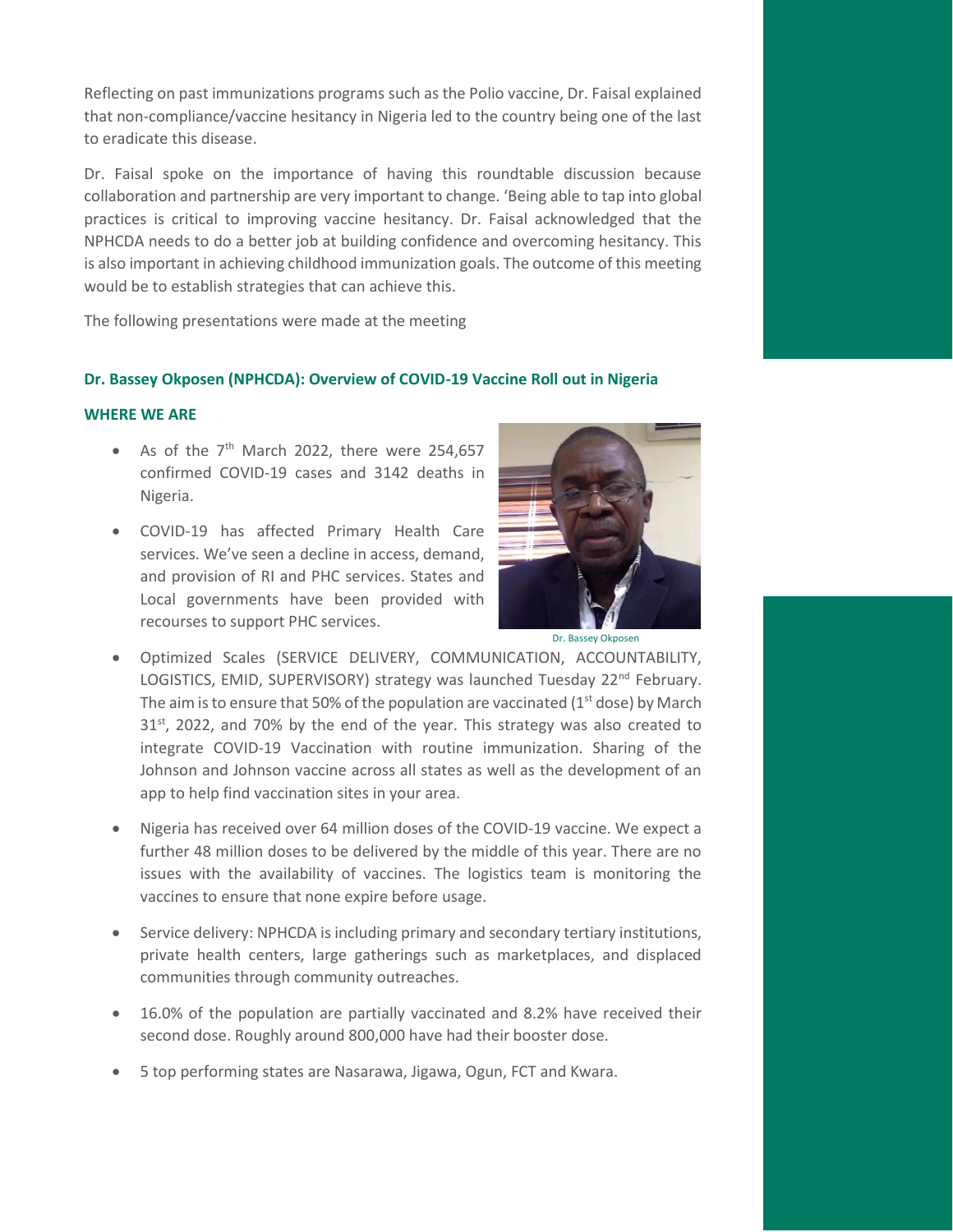#### **Challenges for NPHCDA**

- Public avoidance of vaccines
- Inadequate resources in terms of human resources and logistics.
- Lack of participation with PHC
- Poor collaboration, coordination, and structure in poor-performing states and LGAS

#### **What are the NPHCDA doing:**

- Expansion of vaccination centers
- Distribution of teams and funds to states that need support
- Identifying states with poor or zero health centers and setting up these facilities in the area.
- Monitoring completion of set tasks for states, agencies, and stakeholders.
- Geo tracking for supervisors and setting up validation process for accountability.

#### **What will NPHCDA do?**

- Collaborate with state health boards
- Provide more information via radio and TV communication
- Provide incentives to encourage state/LGAS to perform better
- Continue to work with stakeholders to establish new strategies to overcome vaccine hesitancy

#### **Prof. Heidi Larson: Best practice in building vaccine confidence**

• The most important lesson learned in building confidence is to listen, understand, map the issues, and determine how it affects the people. We need to remember the dignity of people when it comes to the vaccine and people's willingness to have them.



- Vaccine willingness cuts across globally.
- Based on research gathered across different Prof. Heidi Larson demographic levels the biggest issue raised on people's acceptance of the vaccine was how they felt that the government was handling the pandemic. Trust matters.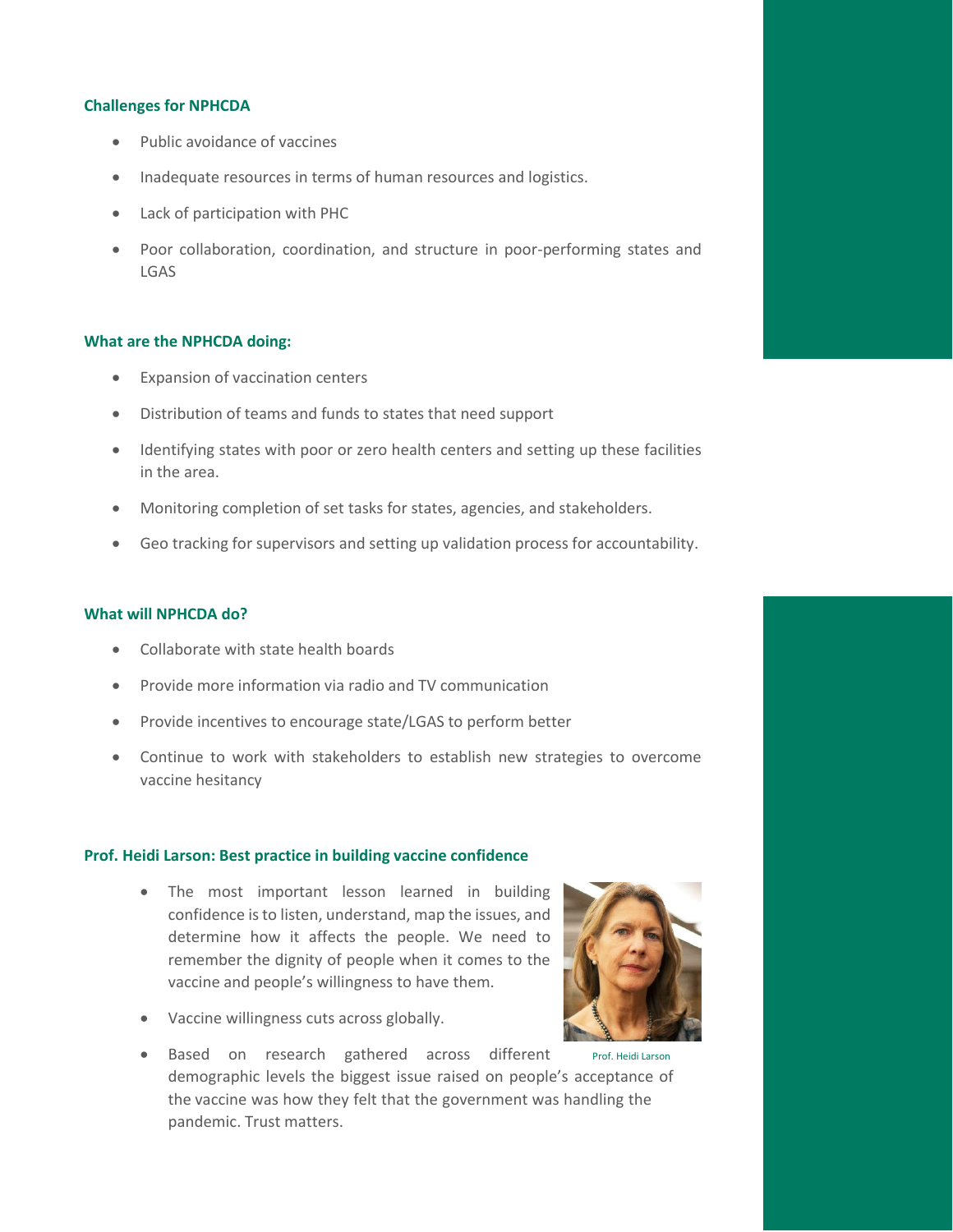- Study taken across countries found that 41% of Nigerians would take the vaccine 24% wouldn't. The rest were still undecided with 2% unaccounted for in the survey
- In other countries COVID-19 vaccine hesitancy has decreased. However, in Nigeria, we've seen an increase in hesitance between 2020-21. Although the uptake is getting better.
- CONVINCE partnerships. Partnering with private businesses beyond the public and health sector will help reduce vaccine hesitancy.
- Example learned in Indonesia- in the past, vaccines hesitancy was due to people questioning whether the vaccine was Halal. For the COVID-19 vaccine, it was important to engage with religious leaders to consider technical safety and religious values. The vaccine needs to be endorsed by values and religious perspectives to encourage people to take the vaccine. Bolivia the government took the approach to appeal to people's positive emotions with the words of 'hope'. In the US public gatherings such as barbershops were used to partner with the government to roll out vaccines. It helped relieve anxiety around the vaccine.
- Nigeria needs to find local culture, the local language, and relate to people that way. It's time to turn to trusted communities. Using social media to provide information that will appeal to the younger generation. Not just through the world or government sites/apps. We need to create something that will appeal to youth giving them the relevant information they need to make a decision.
- To debunk rumors HL stated that the government need not refer to the fake news but create new information.

#### **Michael Fornwall: Building confidence in vaccination**

- Key to improving vaccine hesitancy is for government and/or policymakers to create better health facilities, policies, and better program coordination to support positive community engagement
- 4 things needed to improve COVID-19 vaccine intake: Government leadership, communication differently, stakeholder alignment, and HCW and media education.



Michael Fornwall

To properly engage with Nigerians both socially and personally we need to understand the history and current context of the population we are trying to reach before we try and roll out a campaign. We need to listen and show empathy. Know who the leaders are in society. We need to create shared responsibilities with partners in the community. Finally, we need to work with communities to develop solutions. MANTRA: START SMALL, MOVE FAST, AND ADAPT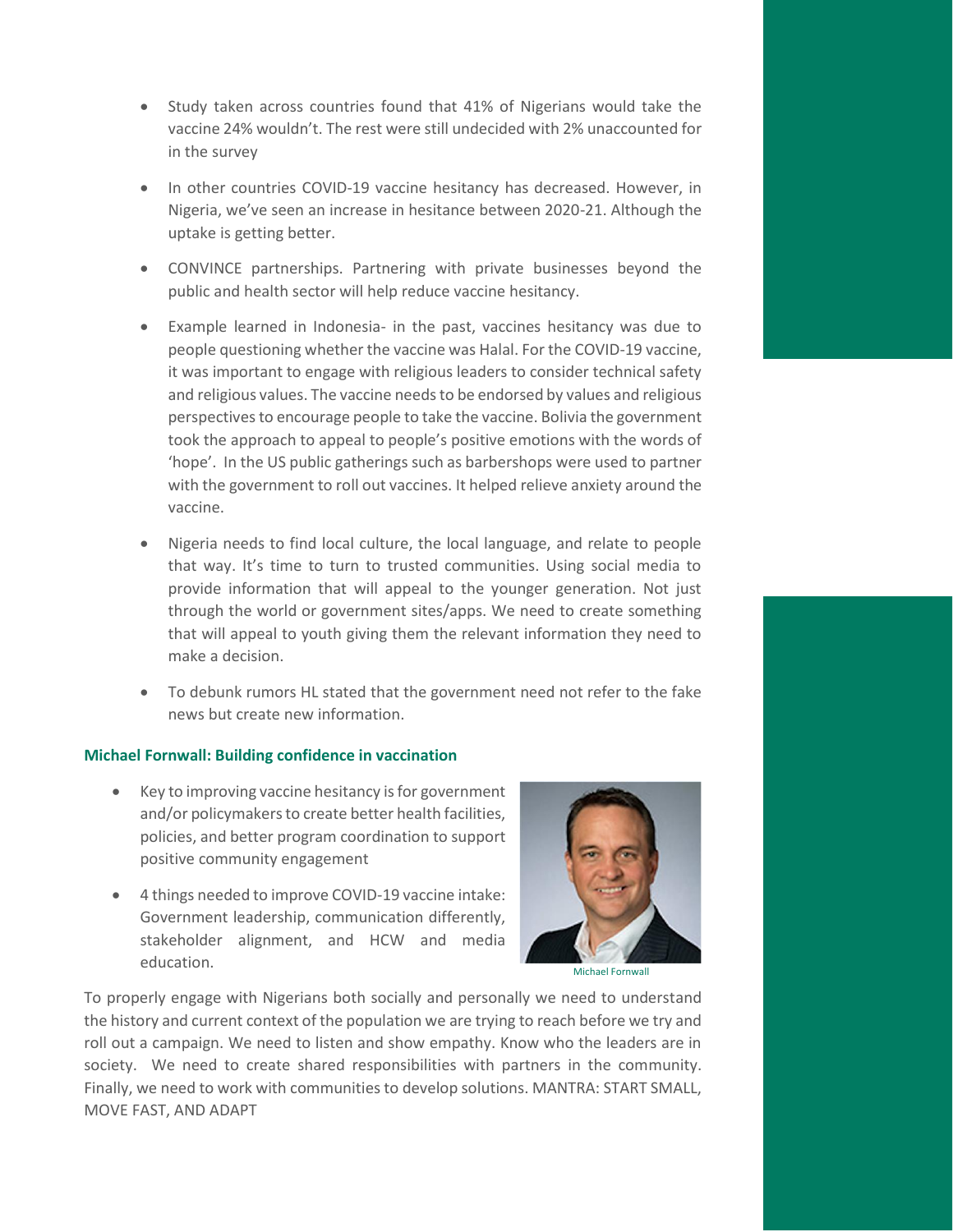## **Key points taken from the panel discussion involving all speakers and panelists**

- In northern Nigeria, traditional rulers in the past have a major influence in impacting/influencing communities to engage in vaccine programs. To succeed at the grassroots, you need trusted leaders. Traditional leaders want to be convinced that the vaccine is safe.
- There was a lot of misinformation in the beginning which led to distrust. Not involving the leadership at the grassroots, was a mistake. More engagement should have been made with traditional leaders to engage them. HRM requested more changes on this to receive better results
- HRM also emphasized that more needs to be done to mobilize the message of the vaccine in the villages.
- Within the Eastern part of Nigeria Bishop Sunday, stated religious leaders are key to vaccine programs. The government needs to do more to mobilize religious leaders. During the polio vaccine program, religious leaders were seen vaccinating their own families. This created confidence for the communities.
- NPHCDA stated they will make more of an effort to engage traditional and religious leaders in the COVID-19 vaccination programs
- Social media and COVID-19 relatable research apps- Nigeria need to create apps or use social media as a way of sharing information to combat false information being shared.
- Children COVID-19 vaccinations Peter Hawkins expressed that this will need to be a decision made by the Government if they recognize the need for this. The supply line being regular will also determine whether this is necessary for the whole population. Nigeria has the supply chain to consider expanding the eligible population for the vaccination. We need to find out if parents want to vaccinate their children.
- The cost of rolling out the vaccine has been astronomical. A lot of costs have gone into gathering manpower (health care workers) and supporting PHC to set up centers appropriately for the distribution and administration of the vaccine.
- There's a need to integrate COVID-19 vaccinations with routine vaccinations for added benefits for Nigeria.
- Hesitancy tends to be around safety and development. We need to be transparent about the safety and efficacy of the vaccine. We need to equip our health care workers and use social media. We need to make it easier for people to get information quickly via the use of social media.
- People who have been vaccinated should be encouraged to share their positive experiences of the vaccinations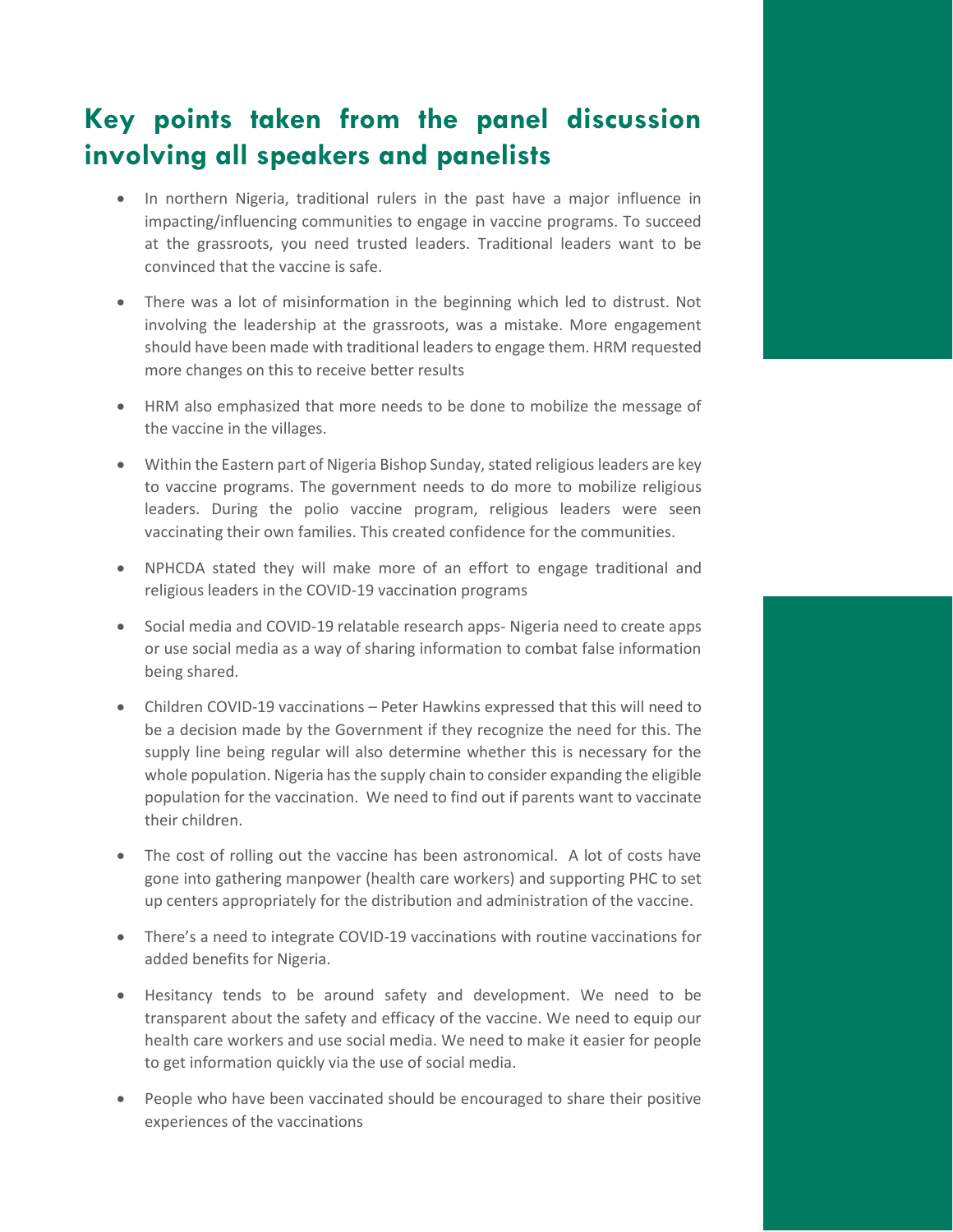## **Summary**

The key themes established in this seminar were:

Lack of engagement with grassroots, community religious, and traditional leaders. It was clear that there has been a lack of engagement with CSOs and FBOs which has been detrimental to the vaccination program and uptake. NPHCDA has committed to making more of an effort to engage grassroots leaders.

Trust. There was a lack of trust with the vaccination due to misinformation and lack of transparency. To improve vaccine confidence, the government needs to collaborate more with state agencies and media outlets to not debunk rumors but change the narrative. Positive media: state and local government agencies should use the media to record everyday man/woman positive experiences of the COVID-19 vaccines. The use of celebrities/personalities/FBOs/CSO experiences will also make a difference to the COVID-19 vaccine campaign.

Partnering with private organizations and businesses. This webinar highlighted the need for government and state agencies to partner with private organizations and businesses to help with COVID-19 vaccine campaigns.

Integrating COVID-19 vaccinations with routine immunizations. The eligibility age criteria for the COVID-19 vaccination in Nigeria is 18 years and upwards. For those who have not had their childhood vaccinations, vaccine programs should be used as an opportunity to vaccinate for COVID-19 as well as other routine vaccines required.